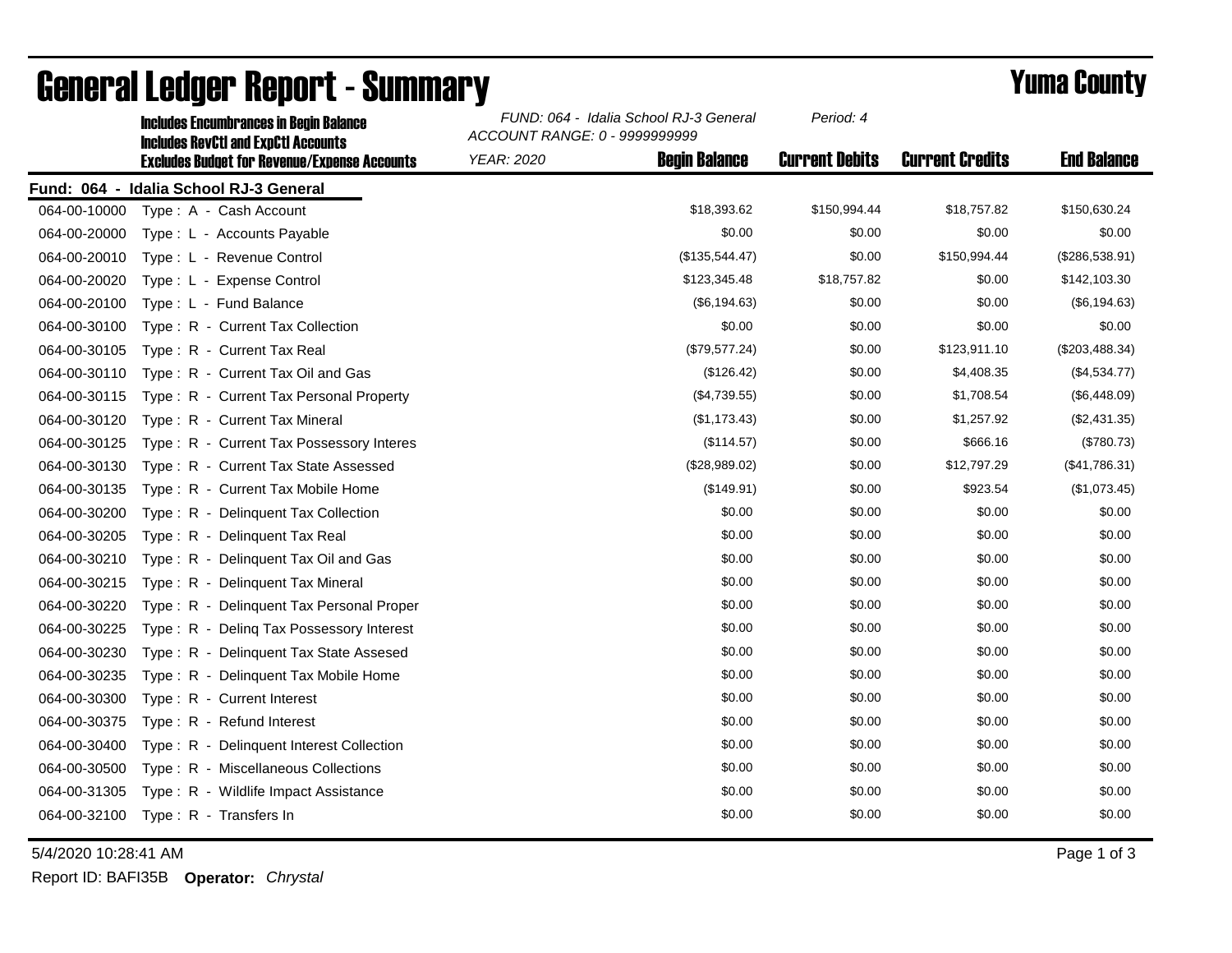| <b>General Ledger Report - Summary</b> |                                                                                             |                                                     |  |                                                                         |         | <b>Yuma County</b>          |                       |              |                                  |                    |
|----------------------------------------|---------------------------------------------------------------------------------------------|-----------------------------------------------------|--|-------------------------------------------------------------------------|---------|-----------------------------|-----------------------|--------------|----------------------------------|--------------------|
|                                        | <b>Includes Encumbrances in Begin Balance</b><br><b>Includes RevCtI and ExpCtI Accounts</b> |                                                     |  | FUND: 064 - Idalia School RJ-3 General<br>ACCOUNT RANGE: 0 - 9999999999 |         | Period: 4                   |                       |              |                                  |                    |
|                                        |                                                                                             | <b>Excludes Budget for Revenue/Expense Accounts</b> |  | <b>YEAR: 2020</b>                                                       |         | <b>Begin Balance</b>        | <b>Current Debits</b> |              | <b>Current Credits</b>           | <b>End Balance</b> |
|                                        |                                                                                             | Fund: 064 - Idalia School RJ-3 General              |  |                                                                         |         |                             |                       |              |                                  |                    |
| 064-00-33000                           |                                                                                             | Type: R - Auto Tax B Collection                     |  |                                                                         |         | (\$16,006.55)               |                       | \$0.00       | \$3,698.43                       | (\$19,704.98)      |
| 064-00-33100                           |                                                                                             | Type: $R -$ Auto Tax A & F Collection               |  |                                                                         |         | (\$4,667.78)                |                       | \$0.00       | \$1,623.11                       | (\$6,290.89)       |
| 064-00-49100                           |                                                                                             | Type: X - Treasurer Fees                            |  |                                                                         |         | \$287.13                    |                       | \$364.20     | \$0.00                           | \$651.33           |
| 064-00-49500                           |                                                                                             | Type: X - Checks Written / ACH Transfer             |  |                                                                         |         | \$123,058.35                |                       | \$18,393.62  | \$0.00                           | \$141,451.97       |
|                                        |                                                                                             | Fund: 064 - Idalia School RJ-3 General              |  |                                                                         | Totals: | (\$12,198.99)               |                       | \$188,510.08 | \$320,746.70                     | (\$144, 435.61)    |
|                                        |                                                                                             | <b>Total Fund Revenues:</b>                         |  | \$150,994.44                                                            |         | <b>Total Fund Expenses:</b> | \$18,757.82           |              | <b>Net Revenue Over Expense:</b> | \$132,236.62       |